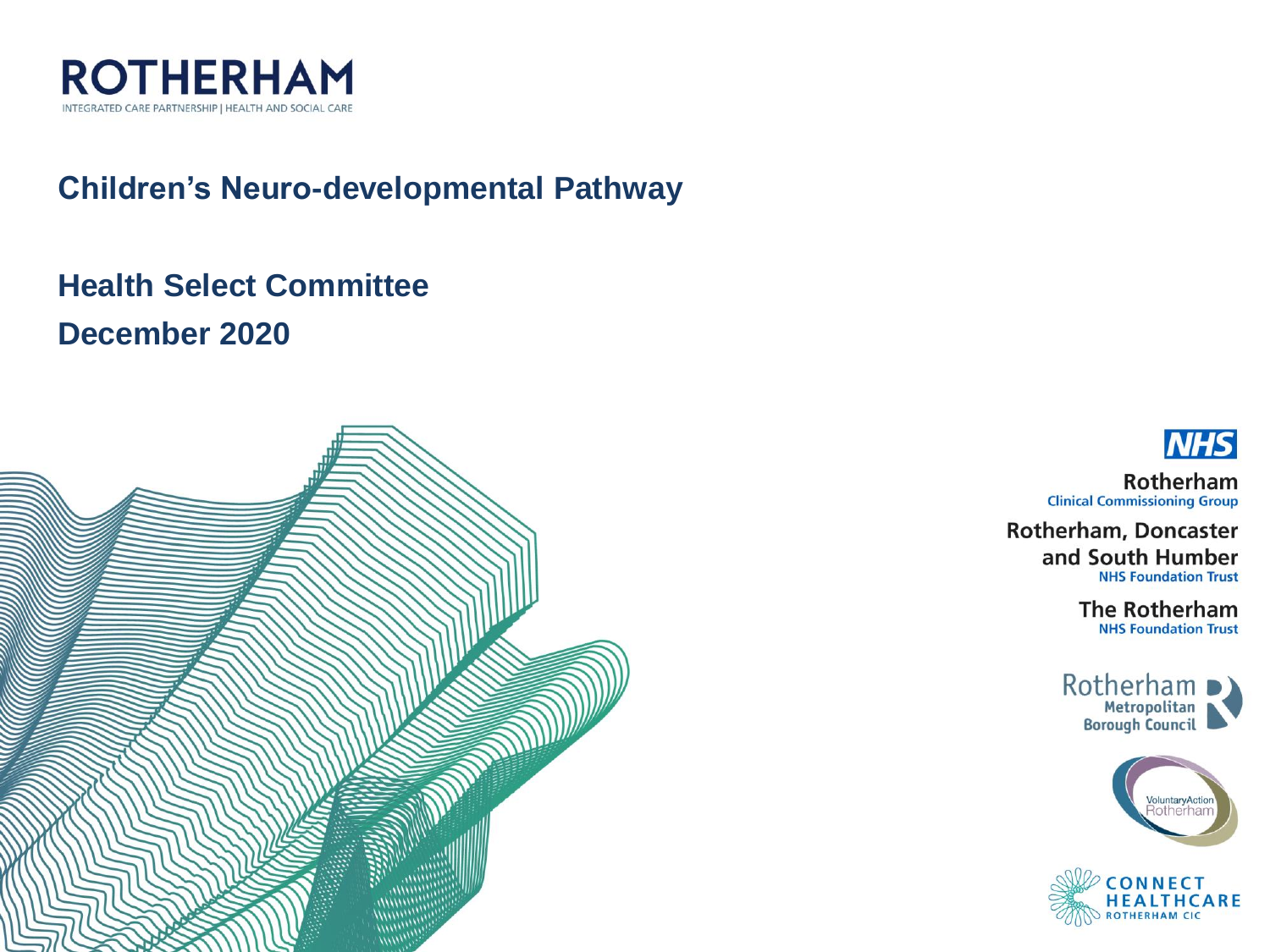# **The challenge: January 2020**

- **Nationa**l Prevalence for C&YP Autism diagnosis **1.5%** of the population.
- Rotherham prevalence for C&YP currently at **3% of population**
- Historic commissioned pathway capacity to meet need of **15 C&YP / month**, over last 18 months referral rate avg **50/month**, last 6 months **69/month**.
- Accurate and timely data has been a challenge, now more confident of our position.
- Difficult to give a definitive position on average length of wait

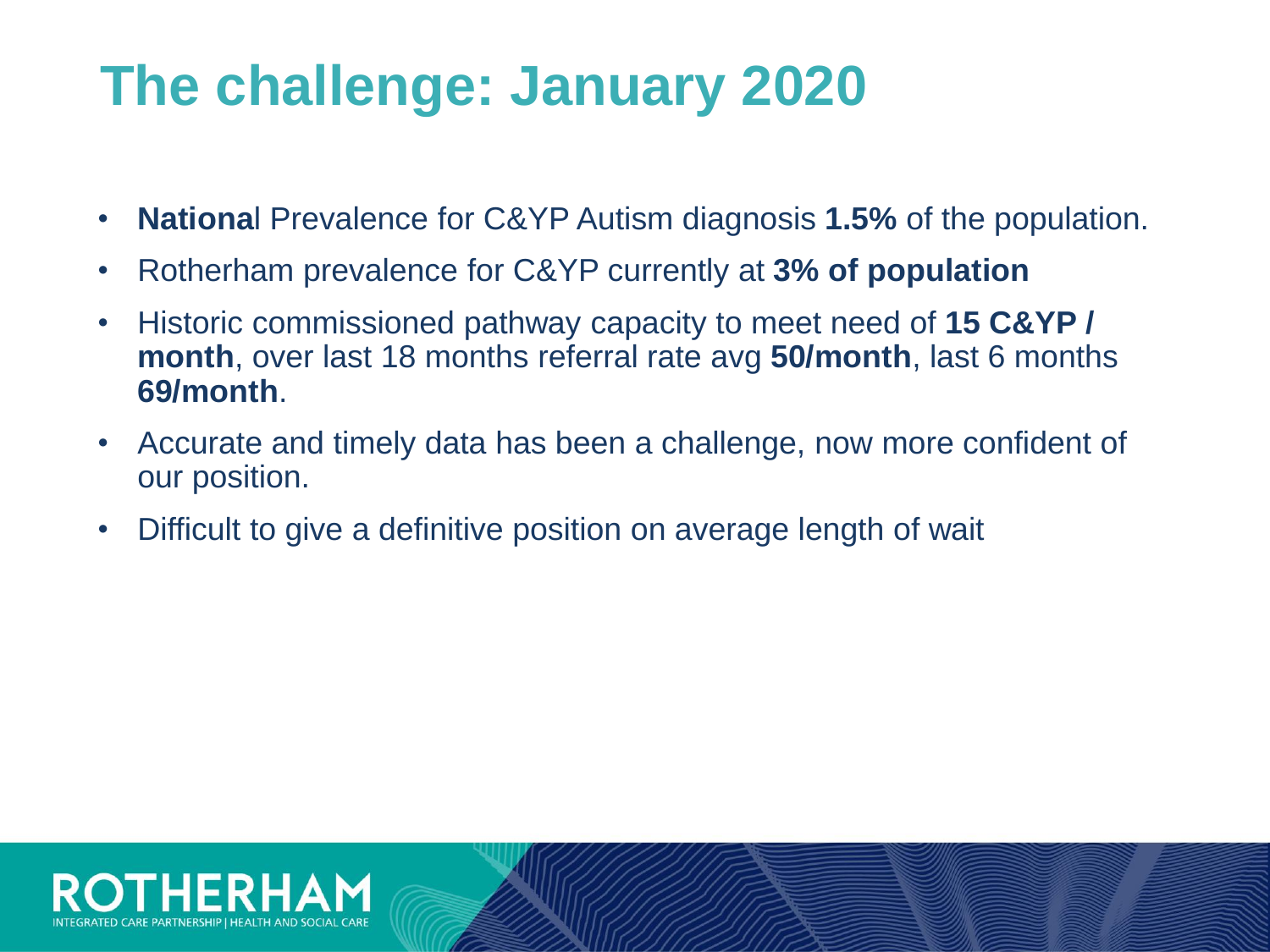# **Investment and re-design: digital pilot**

- RCCG invested in a pilot to add diagnostic capacity through a digital provider
- Healios commissioned to deliver 184 assessments for ASD
- 640 families with children on the waiting list were contacted by RDaSH
- 220 families requested diagnosis via the digital pathway
- 160 assessments have been or are soon to be completed.
- A further 100 more children and young people have already been identified and will commence their assessment no later than January 2021
- Additional investment from RCCG will ensure that all families who have responded positively to the Healios offer will be able to progress their diagnosis through this route
- The aspiration is that a digital offer will be a permanent feature of the pathway
- RDaSH are putting in place a trust-wide contract with Healios to support a number of pathways

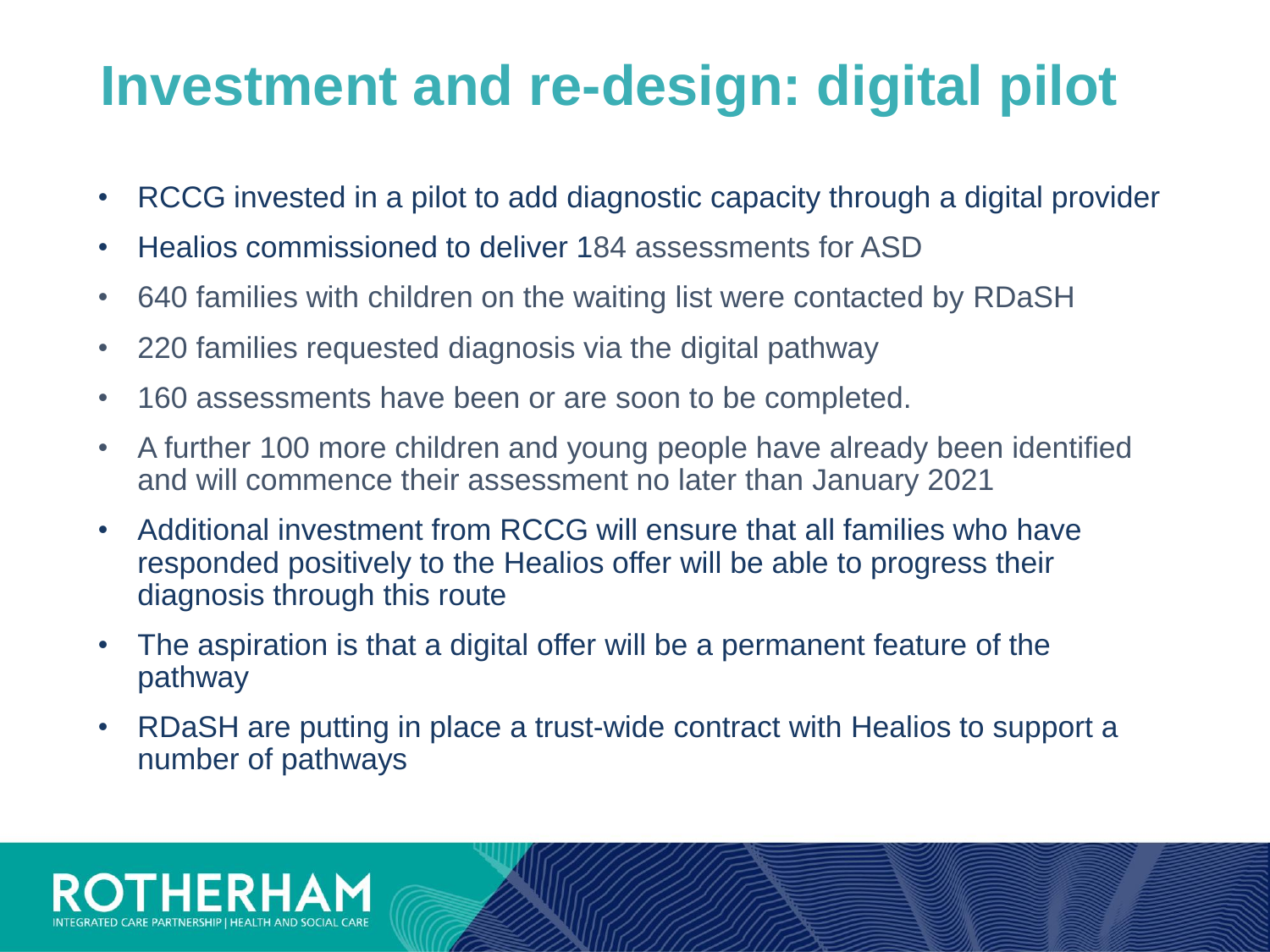# **Digital pilot: patient feedback**

#### **What was done well?**

*'That we were finally listened to'*

*'He was listened to and taken seriously. He was extremely nervous but was put at ease and even enjoyed his session'*

FFT - This year 100 % 60 96% 95% 93%  $\overline{52}$ 50 80% 40 % Would Recommend 60% 30 Of Clients Would No of Responses (Y2) 40 % 22  $21$ 20  $14$ 14 20 % 10 0%  $\Omega$ Feb Mar May Jun Jul Apr Aug Date of Survey

*The majority would recommend the service:*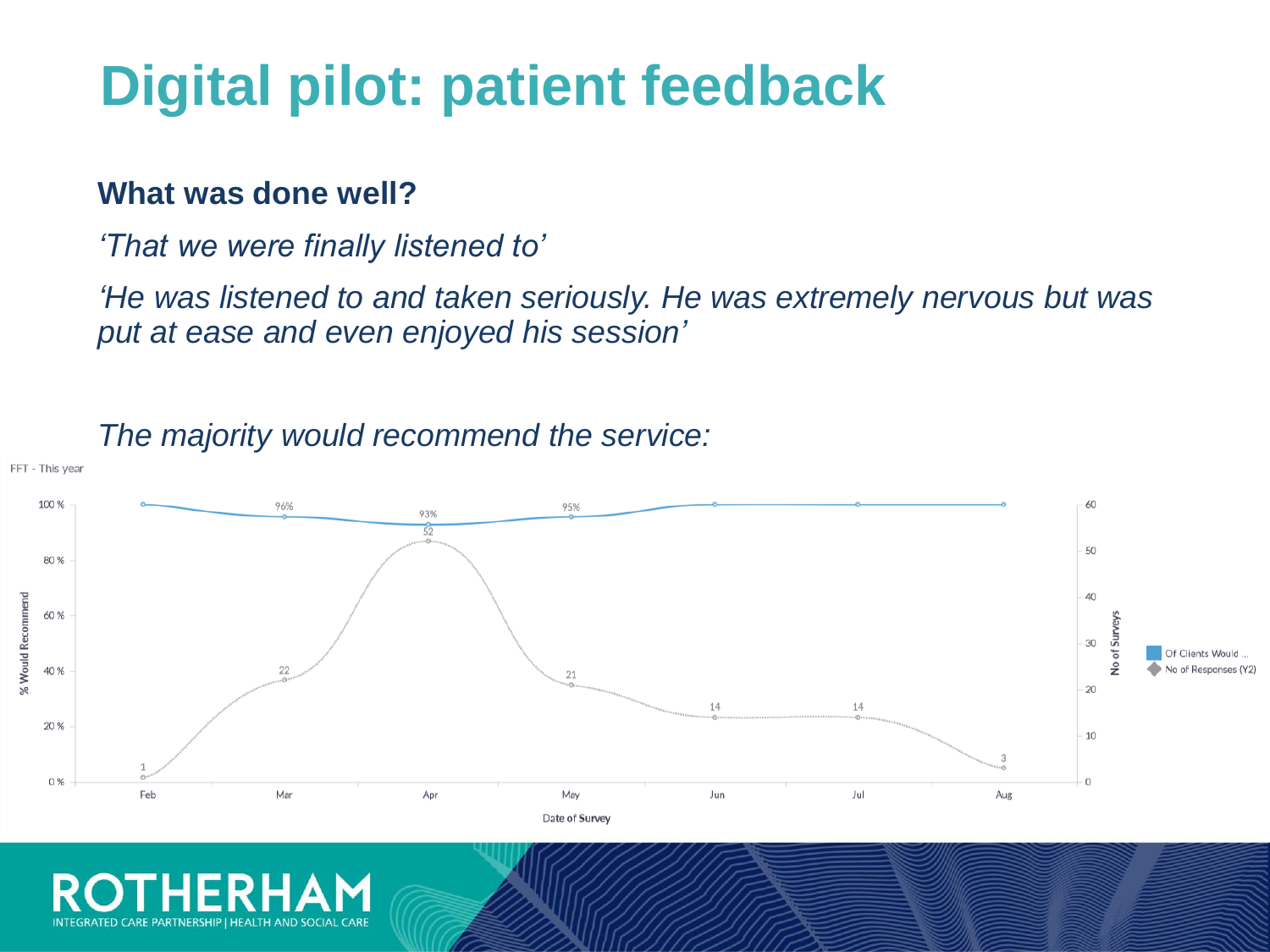## **Investment and re-design**

- RCCG agreed to invest £500k (£250k recurrent and £250k nonrecurrent) additional resource in 2020/21 in the C&YP pathway to reduce diagnostic waits and re-design the pathway to manage demand
- System-wide mapping found that the clinical team had been disconnected from wider education and care services
- There was an emphasis on diagnosis in order to access support
- **The new pathway has been designed to ensure that the needs of children who present with neuro-developmental difference are met, regardless of whether they have a diagnosis of autism**

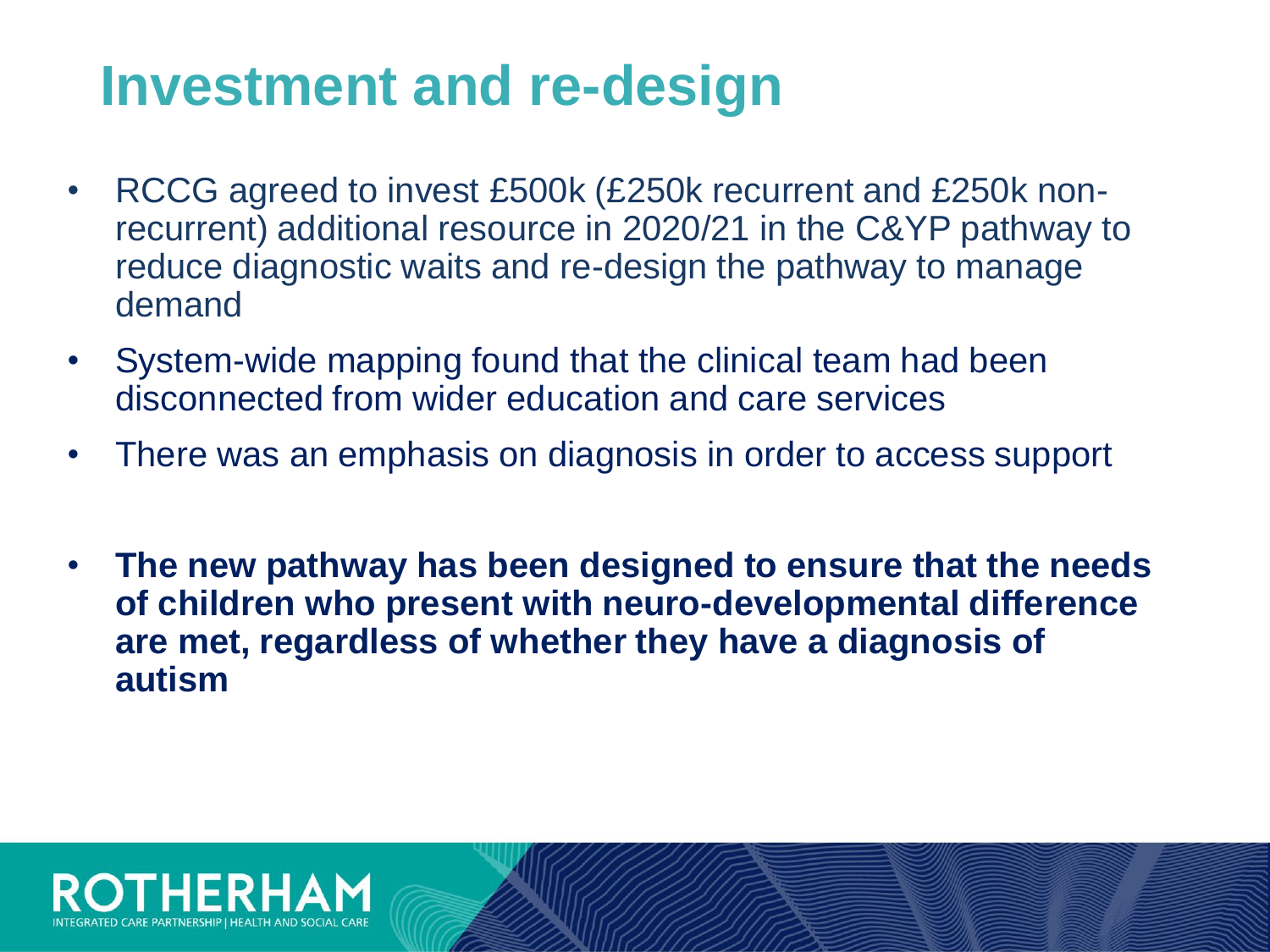# **New pathway components**

- Whole system training based on the licensed Autism Education Trust model (further exploration underway with ADHD Foundation)
- A structured and consistent resource pack to support the workforce in schools
- A rolling programme of evidence-based training modules that parents can access to support for challenging issues (regardless of whether their child has a diagnosis)
- Peer support
- A multi-disciplinary team to consider all referrals
- The team will aim to offer support, through a variety of options, to schools and families awaiting an assessment
- Exploring communication avenues for those on the waiting list for an assessment

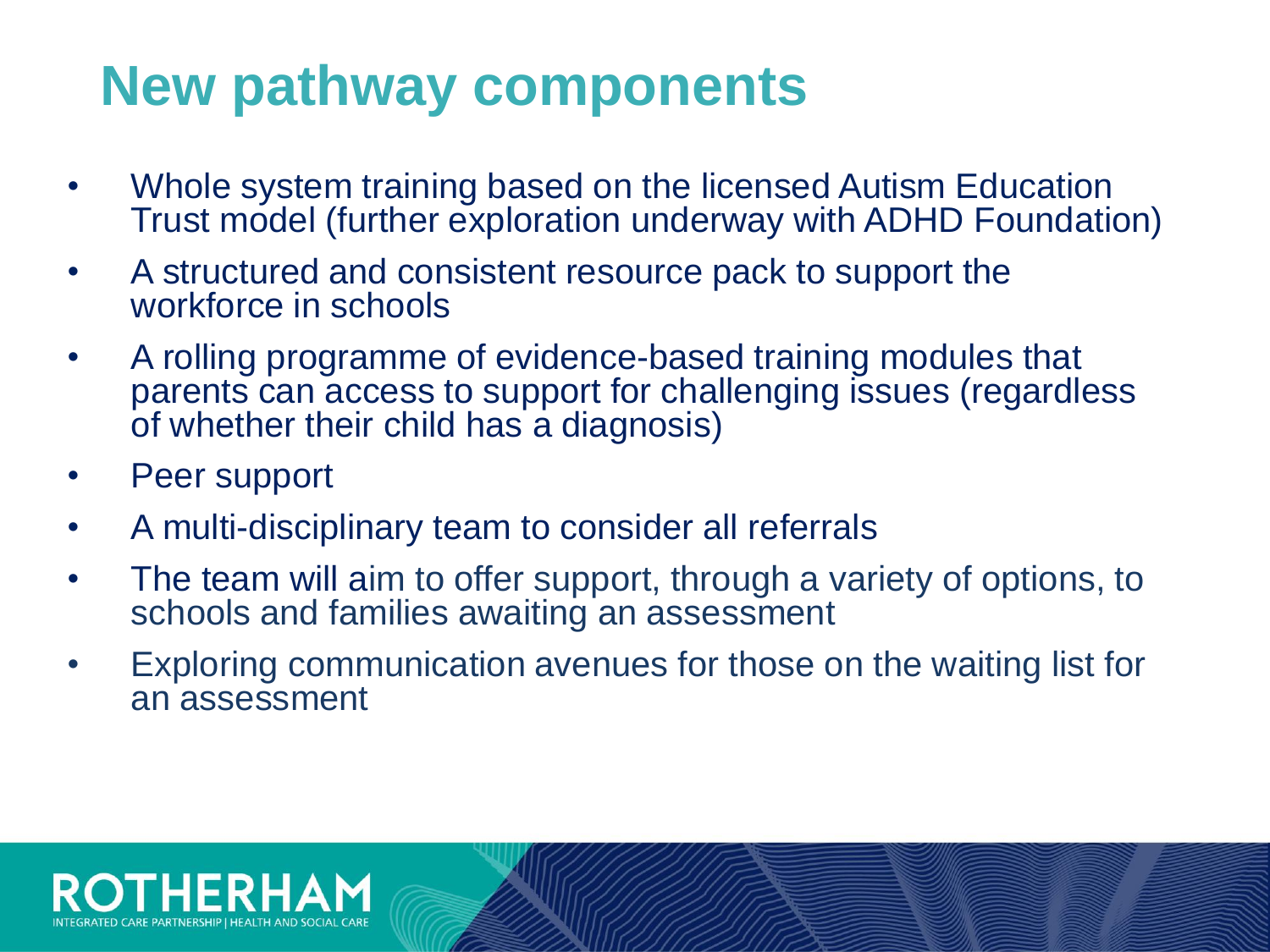### **New pathway components: SEND Resource Kit**



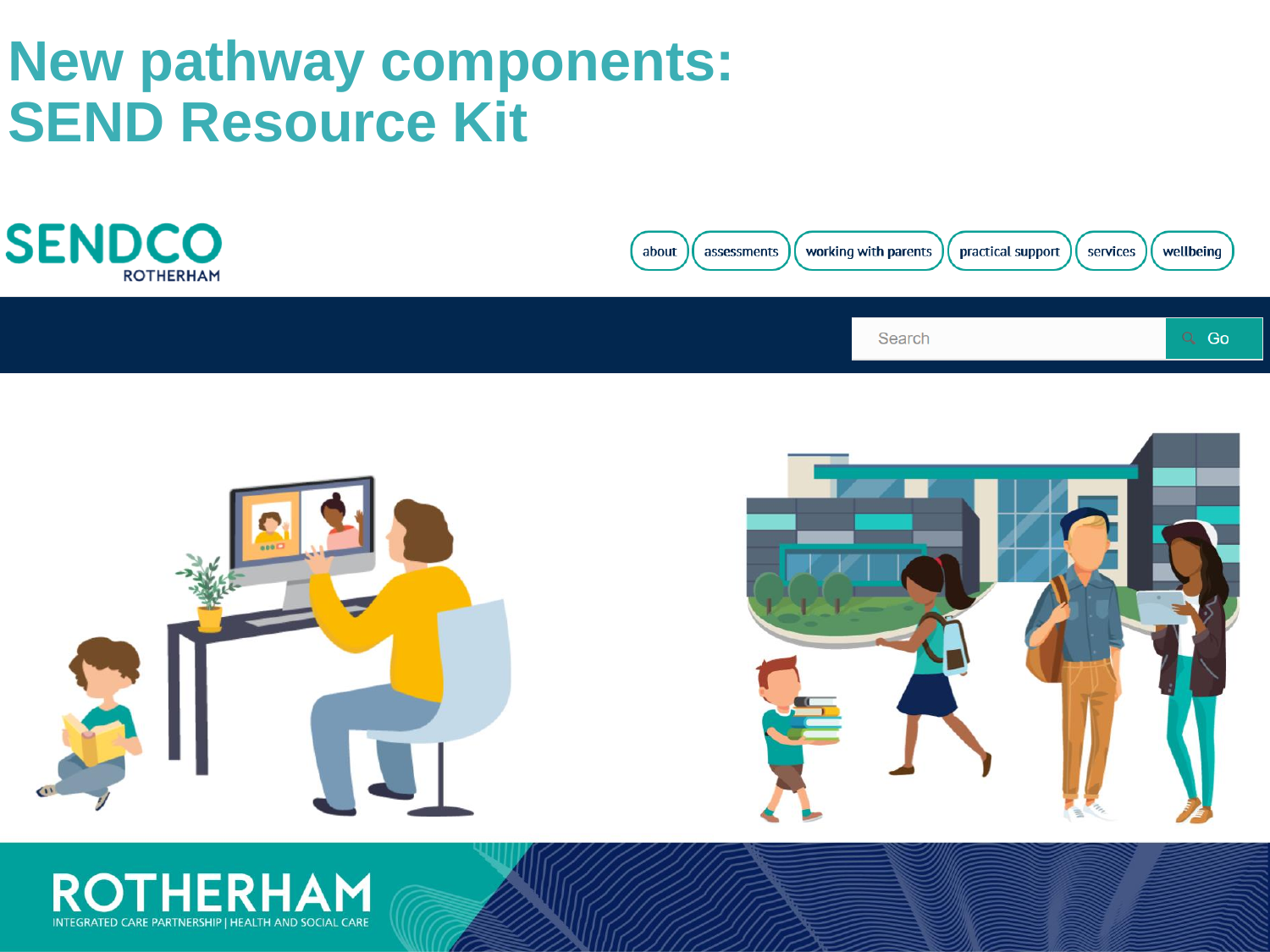### **New pathway components: Whole system training**

### **Schools Programme Leading good Autism practice**

### **SENDCO ROTHERHAM**

Good Practice for Autism is good practice for all children as it recognises and accommodates Neurodiversity.

Meet lead practitioners from a range of organisations to discuss, share and develop practice. Prepare your school for Ofsted inspections.

#### **WHO IS THIS TRAINING FOR?**

For staff who may lead or train other staff in their setting. taking a leadership role with responsibility for developing provision or instigating change.

This may include:

- Head teachers
- Deputy/assistant head teachers
- Sencos

ROTHER

INTEGRATED CARE PARTNERSHIP | HEALTH AND SOCIAL CAR

- **Teachers**
- Teaching assistants
- Senior management
- System leaders





**Developed by leading Autism specialists** 

**Up-to-date with the latest** research

**Helps prepare for Ofsted inspections**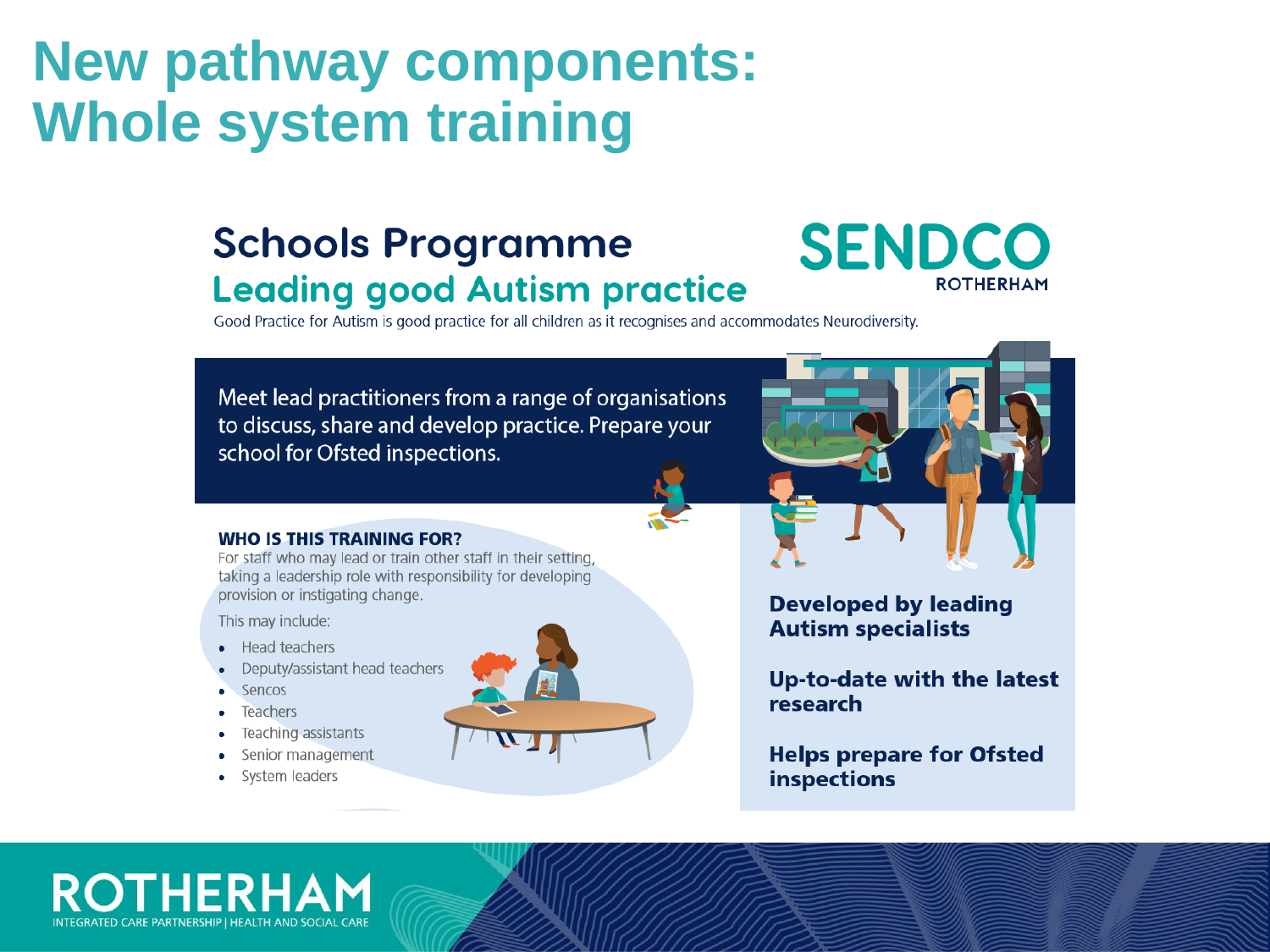# **Multi-agency / multi-disciplinary team**

- The new pathway will increase the size of the RDaSH team, with a principal psychologist, additional assistant clinical psychology capacity and a pathway coordinator
- An educational psychologist will become a permanent member of the team
- The team will also have access to a Learning Support expert, used to working in schools, an Early Help Manager and Speech & Language therapist
- Access to a paediatrician / paediatric neurologist is being explored
- The team started to meet weekly from September 2020 and there will be weekly triage of a batch of referrals to build up the context of the referral (per NICE guidance)
- The aspiration is that, with increased capacity and increased efficiency the team will be able to complete 40/50 assessments per month